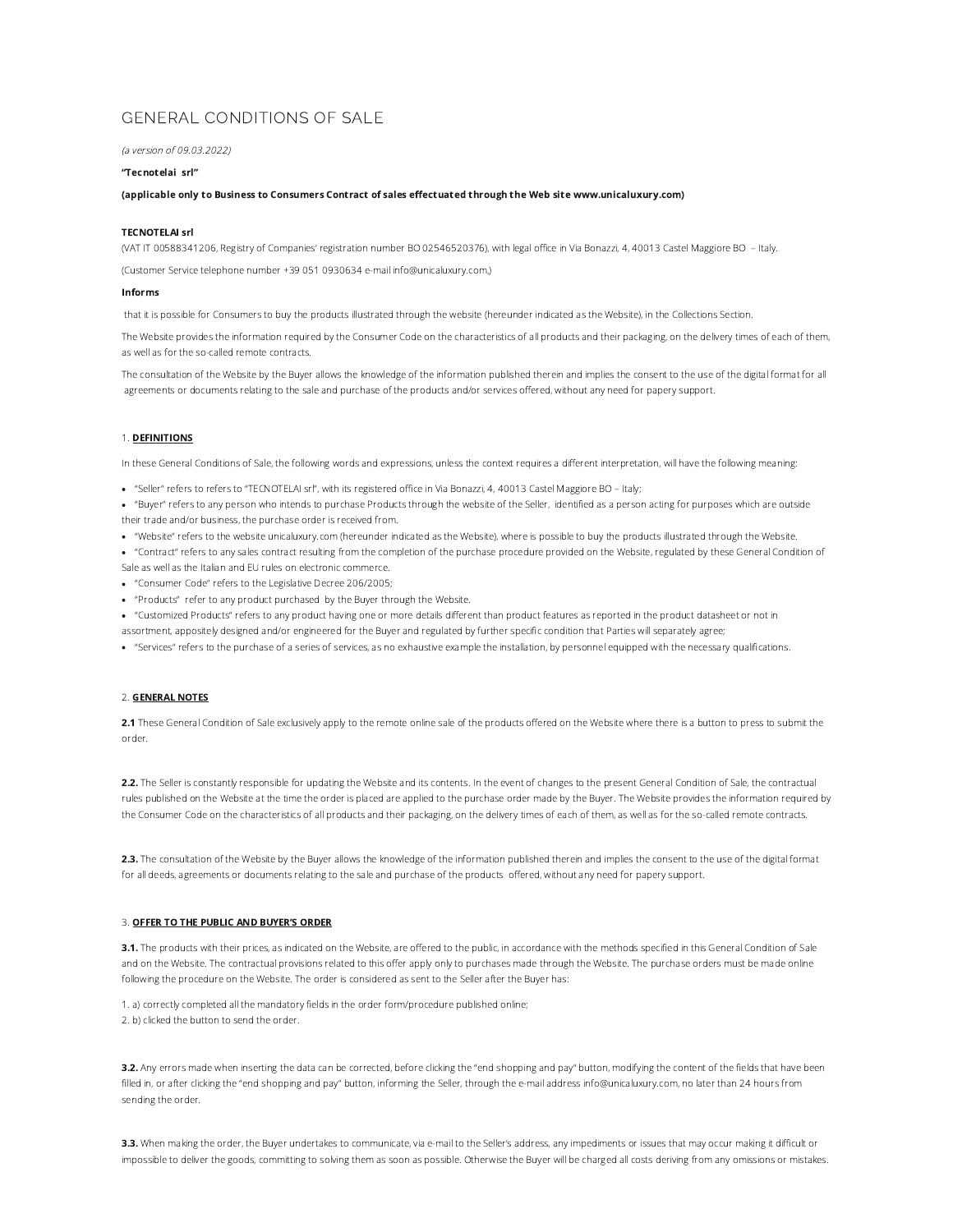# 4. PRICES AND COSTS

4.1. All prices of Products and Services offered on the Website are inclusive of taxes (VAT).

4.2. All costs borne by the Buyer are indicated on the Website. The delivery of the goods and all the expenses that are not specifically charged to the Buyer are intended as always borne by the Seller except if otherwise agreed upon.

4.3. The price indicated on the Website, upon sending the order, is applied to the products without detecting previous offers or any subsequent price changes.

#### 5. CONCLUSION OF THE CONTRACT

5.1. The Contract will be considered concluded between Seller and Buyer upon receipt of the order by the Seller.

5.2. Within 24 (twenty-four) hours from receiving the order, the Seller will send a receipt (Order's Confirmation) to the Buyer with a summary of the contractual rules applicable to the Contract, the information on the essential characteristics of the Products or any Service and the detailed indication of the relative prices, the means of payment, the conditions of the withdrawal, the delivery costs and the applicable taxes (hereunder, Confirmation of the order). For this purpose, the Seller will use the email address indicated by the Buyer when making the order, declining any responsibility in case of wrong address.

5.3. The Buyer is held to verify that the correctness of the data indicated and communicate any corrections to the Seller within 24 hours from receipt of the order Confirmation.

5.4. Should there be occasional non-availability of the Products present on the Site and chosen by the Buyer, the Seller will inform the Buyer within 24 (twenty-four) hours from receiving the order. In this case, the Buyer can replace the ordered Product with another one that is available, agreeing upon any change in price and delivery terms, or alternatively obtain that the order is cancelled without enduring any other burdens, even economic.

# 6. DESCRIPTIONS OF PRODUCTS MADE AVAILABLE BY THE SELLER

6.1. The data sheets for the products offered on the Website are valid between the Seller and the Buyer, while the images published therein are indicative.

6.2. The purchased Products must comply with the description given by the Seller and have the qualities that the latter presented to the Buyer, with the technical sheets illustrated in the Website, taking into account that slight differences or colour dyads are tolerated for natural products (wood, hides, leather, marbles, glass, metal, stones) which in no case can be considered as defects of the Products.

## 7. DELIVERY AND SERVICES

7.1. The delivery date is summarized by the Seller in the Order Confirmation.

7.2. If the Buyer or Seller needs to change this date, they can do so only once, free of charge and without penalties or additional costs, by communicating in writing any costs resulting from their choice of changing the delivery date.

7.3. The Seller and the Buyer are not liable for the delay in delivery, should this be due to force majeure or fortuitous events. In these situations, the Seller will promptly communicate a new term to the Buyer within which he will deliver the goods and shall make every reasonable effort to fulfil the obligations. The Buyer can obtain information on the progress of the execution of the Contract all times by contacting the Seller's Customer Service at the phone number/email address indicated in these General Condition of Sale and/or in the Website and/or in the Order Confirmation.

7.4. Delivery of purchased Products is provided by Seller's courier service selected by the Seller (hereinafter, "Courier"). Unless the Buyer has purchased the additional services of "delivery at floor" or "installation's service", the delivery is intended to the address of the Buyer indicated at the moment of the Order. At the time of delivery of the purchased Products by the Courier, the Buyer (or a nominated representative) is required to verify:

(i) that the number of items being delivered corresponds to that indicated on the delivery note; and

(ii) that the packaging and its seals are intact, undamaged, not wet or altered in any manner.

Any damages to the packaging and/or the Product, or discrepancies in the number of items or documentation must be immediately indicated in writing on the Courier's delivery note. Once the Courier's document has been signed and no objection has been raised by Buyer, Buyer may not make any objection to the exterior characteristics of the delivered Products.

7.5. If the Buyer request the "Delivery at floor" service, the Seller's service provider will delivery the purchased Products at the floor indicated by the Buyer at the moment of the order. At the moment of the order Buyer shall indicate the exact floor of delivery and if the building is served by lift or not.

7.6. If the Buyer request the "installation service" Buyer shall take into account the following:

(i) The Product installation is provided by a Seller's r service provider.

(ii) The service provider will only assemble the Products for which the service was booked.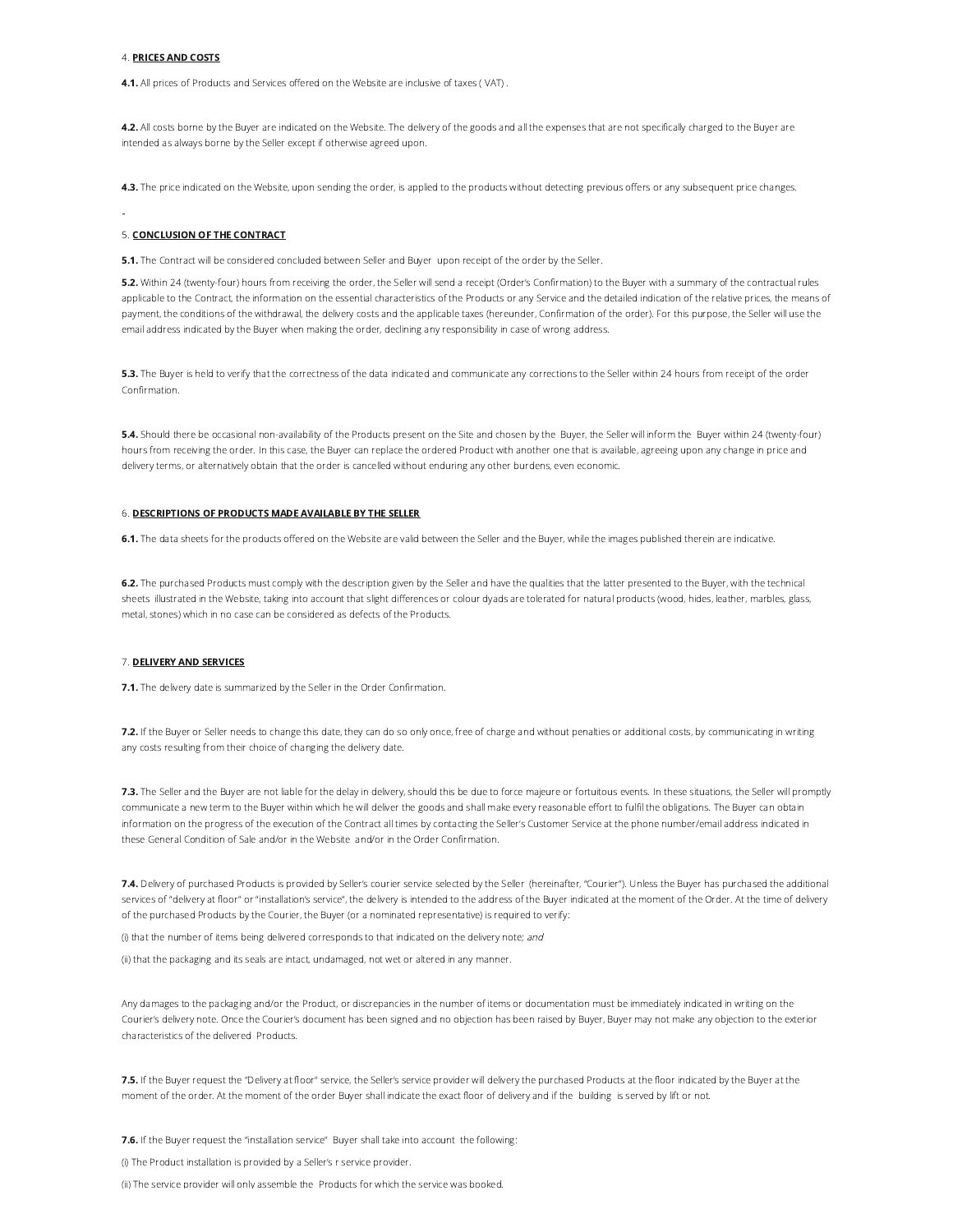(iii) It is Buyer's responsibility to make sure that the service provider is able to carry out the installation of Products correctly, safely, on time and in full:

Make sure that the room in which the service provider will install the Products is clean, dry, level, well-ventilated and well-lit, with sufficient space for the product assembler to work in.

• The service provider must be able to work in the space safely.

(c) Buyer (or a nominated representative) must be present while the installation of Products is carried out.

(iv) If one or more of the above requirements are not met, the service provider will be under no obligation to carry out the installation service.

(v) Any parking fees are at Buyer's expense.

 $\mathcal{L}(\mathcal{L}^{\mathcal{L}})$  and the set of  $\mathcal{L}^{\mathcal{L}}$  and  $\mathcal{L}^{\mathcal{L}}$ 

#### 8. VICES, ANOMALIES, AND CONFORMITY FAULTS

8.1. Upon delivery, the Buyer checks that the Products are actually the products that was ordered and that the packaging is intact. In case of evident anomalies, evident faults and defects of the delivered Products or of the packaging (for example: scratches, stains, dents), errors in the Products or in its quantity, the Buyer shall note the anomaly on the transport documents, or anyhow, shall notice the Seller promptly, through the contacts indicated in these General Condition of Sale and/or in the Website and/or in the Order Confirmation.

## 9. GUARANTEE

9.1. The provisions of the Consumer Code regarding the conformity guarantee of the Products sold apply to the Contract. In particular, the Buyer has the right, without sustain further costs, to restore the conformity of the purchased products by means of repair or replacement by the Seller. For this purpose, the Buyer must communicate the conformity fault/defects to the Seller within 2 (two) months from the date of discovery.

9.2. The legal guarantee of conformity covers faults that occur within 2 (two) years after delivery, including those deriving from the imperfect installation and assembly made by or on behalf of the Seller as required by the Consumer Code.

9.3. The specific conditions of the Legal Guarantee of Conformity are downloadable to the following link: <https://unicaluxury.com/legal-guarantee-page>

## 10. WITHDRAWAL RIGHT

10.1. In any case, the Buyer can withdraw from the Contract for any reason, without explanation and without any penalty, within 14 (fourteen) days from the day in which the last Product purchased is received, for all products purchased or for some of them, by notifying the Seller before the deadline has expired. For this purpose, Buyer will communicate its decision to withdraw and sends it to the following e-mail address: info@unicaluxury.com.

10.2. Within 14 (fourteen) days from the date of the withdrawal, the Buyer must return the purchased Products subject to withdrawal by delivering it or sending it to the following e-mail address: info@unicaluxury.com.

10.3. The transport costs related to returning the Products subject to withdrawal are charged to the Buyer who is fully liable for their return. Before returning the goods, the Buyer must ensure that these products are intact and in a normal state of conservation, as well as inserted in their original packaging, reasonably intact, complete in all parts (including packaging and additional documentation).

10.4. The Seller will reimburse all payments received from the Buyer in fulfilment of the Contract, without undue delay and in any case within 14 (fourteen) days from the date on which Seller is informed of the Buyer's decision to withdraw from the Contract.

10.5. The Seller reserves the right to withhold the reimbursement, unless offering the possibility to collect the Products in person, until he has received the Products in order to carry out the verification in terms of conformity and integrity of the returned products, or until the Buyer has proven that the Products have been returned (depending on which situation occurs first).

10.6. In case of Customized Products the Buyer shall not be entitled to exercise the withdrawal right and consequently return Products .

# 11. APPLICABLE LAW AND RESOLUTION OF DISPUTES

11.1 This Agreement is regulated by the Italian law, without prejudice to any mandatory applicable law in the Buyer's Country .

11.2. A European Platform for Online Dispute resolution is provided for extrajudicial Consumer customer disputes (ODR platform). The ODR platform is accessible at the following link: <https://ec.europa.eu/consumers/odr/>

11.3 For any disputes the exclusive competent court is that of the place of residence or domicile of the consumer. In any case, except for the mandatory provisions enforced in the Buyer's Country of residence.